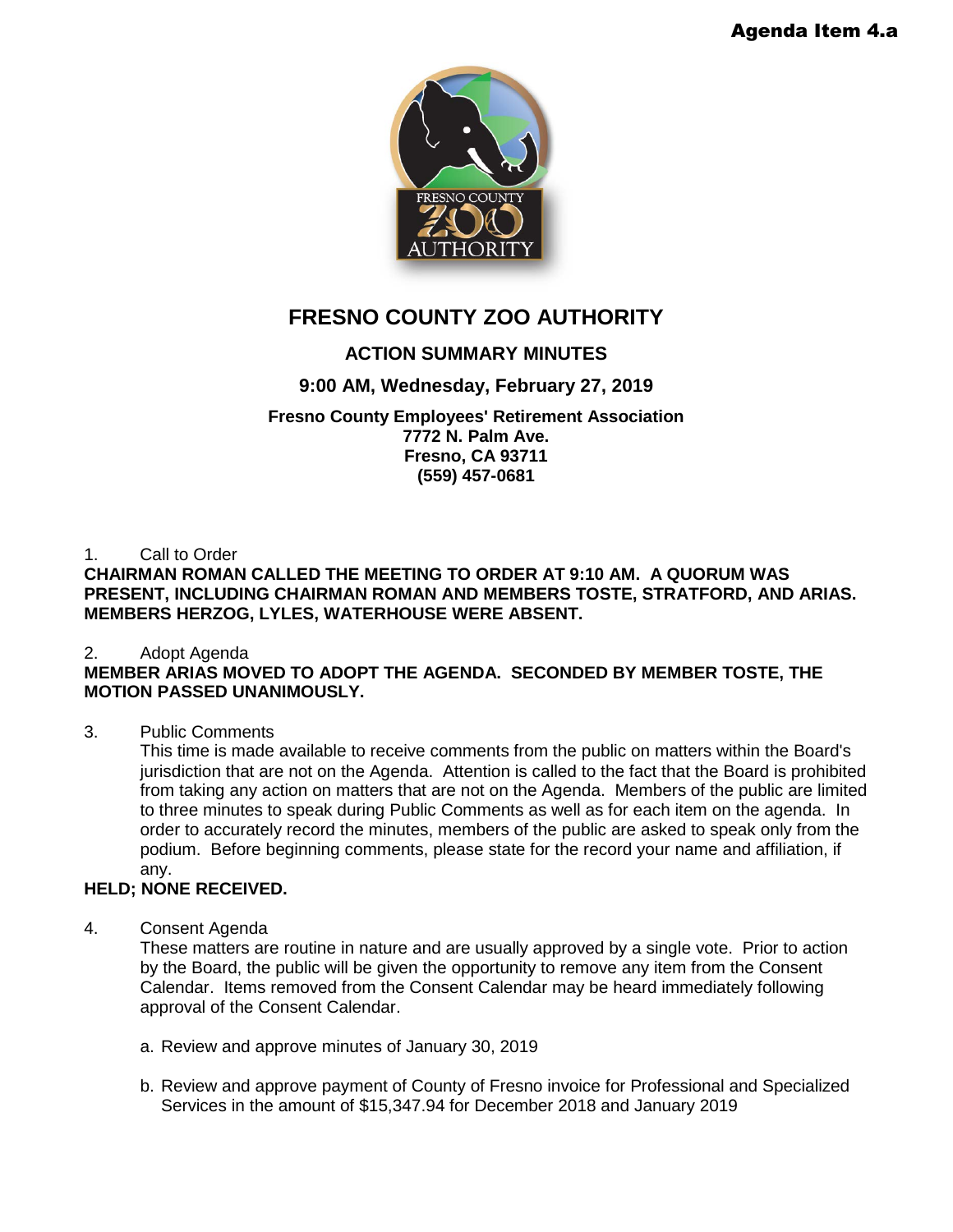#### c. Receive Treasurer's Reports for January 2019 **MEMBER TOSTE MOVED FOR APPROVAL OF THE CONSENT CALENDAR. SECONDED BY MEMBER ARIAS. THE MOTION PASSED UNANIMOUSLY.**

#### 5. Receive Fresno Chaffee Zoo Director's report

**RECEIVED. DEPUTY DIRECTOR AMOS MORRIS REPORTED. 50 PERCENT INCREASE IN RAIN DAYS IN JANUARY AND FEBRUARY COMPARED TO THIS TIME LAST YEAR. THIS AFFECTED BUDGETED ATTENDANCE BY 31 PERCENT. THEY ARE BEHIND BECAUSE OF RAIN DAYS. A YOUNG AFRICAN ELEPHANT PASSED AWAY. STILL WAITING FOR PATHOLOGY. BABY MALE WHITE RHINO BORN. ASKING GUESTS TO PROVIDE A NAME. TWO CATS BORN. NEW WARTHOG EXHIBIT OCCUPANCY PERMITS TODAY. HOPE TO BE OPEN TO PUBLIC IN MARCH. BIRD SHOW WITH NEW STAFF A COUPLE WEEKS AGO.**

#### **MEMBER TOSTE REQUESTED THAT DIRECTOR SCOTT BARTON ATTEND MEETINGS.**

6. Approve Fresno's Chaffee Zoo Corporation fiscal year 2019 Measure Z Operating funds totaling \$5,059,730 for the reimbursement of Animal and Veterinary Salary and Benefits, Animal Food and Services, Exhibit Maintenance and Renovations, Water Quality Supplies, Utilities, and Bank Fees to wire reimbursement funds to the Zoo.

#### **CHIEF FINANCIAL OFFICER TREATCH REPORTED ON THE FISCAL YEAR 2019 MEASURE Z OPERATING FUNDS REIMBURSEMENT REQUEST.**

#### **MEMBER ARIAS MOVED FOR APPROVAL OF THE REQUEST. SECONDED BY MEMBER TOSTE. THE MOTION PASSED UNANIMOUSLY.**

7. Review and accept the Treasurer's revenue projection comparison between the Authority's Measure Z revenue projections and the Zoo Corp's Measure Z revenue projections. **TREASURER REYNOSO REPORTED ON THE JANUARY 2019 MEETING REGARDING THIS COMPARISON. TREASURER'S REVENUE PROJECTS WERE CONSERVATIVE AND BELIEVE ZOO CORP'S PROJECTIONS ARE MORE ACCURATE. MEMBER TOSTE AGREED THAT IT IS BEST TO PROJECT CONSERVATIVELY AND USE ACTUAL FIGURES WHEN AVAILABLE. TREASURER AGREED TO INCORPORATE A SIX-MONTH RE-FORECAST IN THE MIDDLE OF THE BUDGET NEXT YEAR.**

**MEMBER ARIAS REQUESTED INFORMATION REGARDING FUNDS ON RESERVE AND ASKED HOW MUCH HAS NOT BEEN DISTRIBUTED. REPORT SHOWS \$33 MILLION OBLIGATED FOR CAPITAL PROJECTS AND \$7 MILLION FOR OPERATING COSTS. ARIAS ASKED IF THERE IS A RESERVE POLICY AND AT WHAT POINT IS \$7 MILLION, \$10 MILLION, \$12 MILLION TOO MUCH TO RETAIN? THAT DISCUSSION HAS NOT OCCURRED. MEMBER ARIAS RECOMMENDED TO HAVE THE DISCUSSION.** 

7a. Addendum to discuss hiring Catherine Crosby on a short-term basis after the date of her retirement, as needed, for training and assistance during the transition of the new Board Coordinator. **DISCUSSED.** 

**MEMBER ARIAS MOVED TO DIRECT STAFF TO EXPLORE BRINGING MS. CROSBY BACK AS A PART-TIME RETIREE AND BRING BACK TO THIS BOARD AND THE BOARD OF SUPERVISORS FOR CONSIDERATION. SECONDED BY MEMBER TOSTE. THE MOTION PASSED UNANIMOUSLY.**

8. Receive staff reports